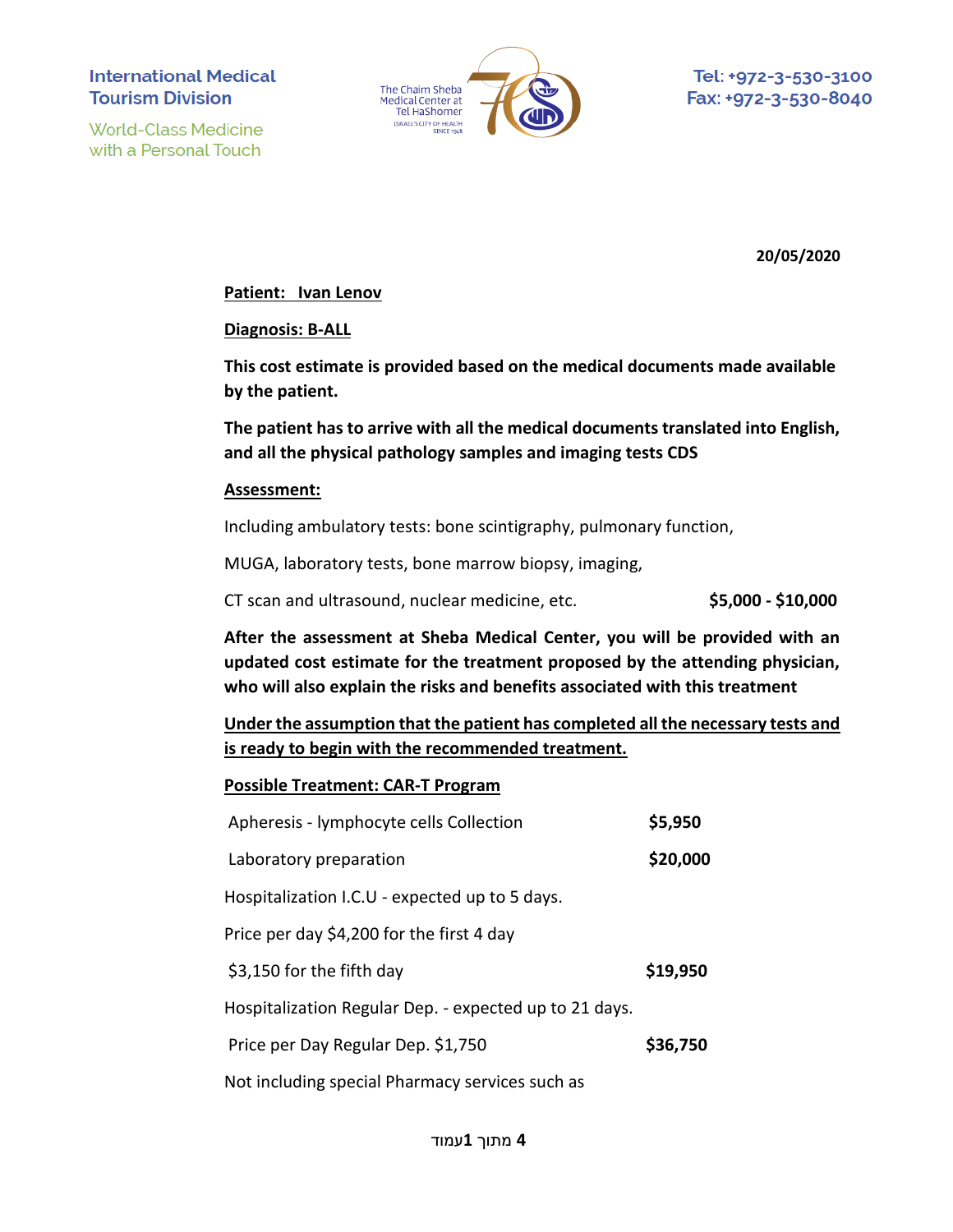**World-Class Medicine** with a Personal Touch



| VFEND,<br>TIOTEPA/TEPADINA                                                     |  | ZEFFIX, IMMUNOGLOBULIN                                       | DECAPEPTYL, | TREOSULFAN,       |  |
|--------------------------------------------------------------------------------|--|--------------------------------------------------------------|-------------|-------------------|--|
|                                                                                |  | Or other special medication that will be recommended.        |             | \$10,000-\$15,000 |  |
| Chemotherapy treatment -                                                       |  |                                                              |             | \$4,100           |  |
| Blood Products price per portion - \$250                                       |  |                                                              |             |                   |  |
| \$12,500-\$50,000<br>Expected about 50-200 portions                            |  |                                                              |             |                   |  |
|                                                                                |  | Spinal puncture, lumbar diagnostic (without laboratory test) |             | \$400             |  |
| Special Lab tests Malignancies genotype, FISH,                                 |  |                                                              |             |                   |  |
|                                                                                |  | Genotype characterization by caryotype analysis etc.         |             | \$5,000           |  |
|                                                                                |  | Imaging Test: CT, Computed Tomography -each                  |             | \$300             |  |
|                                                                                |  | Ambulatory follow-up: Post treatment                         |             |                   |  |
| The patient will be charged under the Tariff of Israeli $M \cap H$ for tourist |  |                                                              |             |                   |  |

The patient will be charged under the Tariff of Israeli M.O.H for tourist

Quoted prices are valid up to two month.

Hospitalization days will be charged at a rate of \$1,500 per day and any days of of hospitalization in the ICU will be charged at \$4,200 per day during 4 first days, and \$3,150 from 5th day.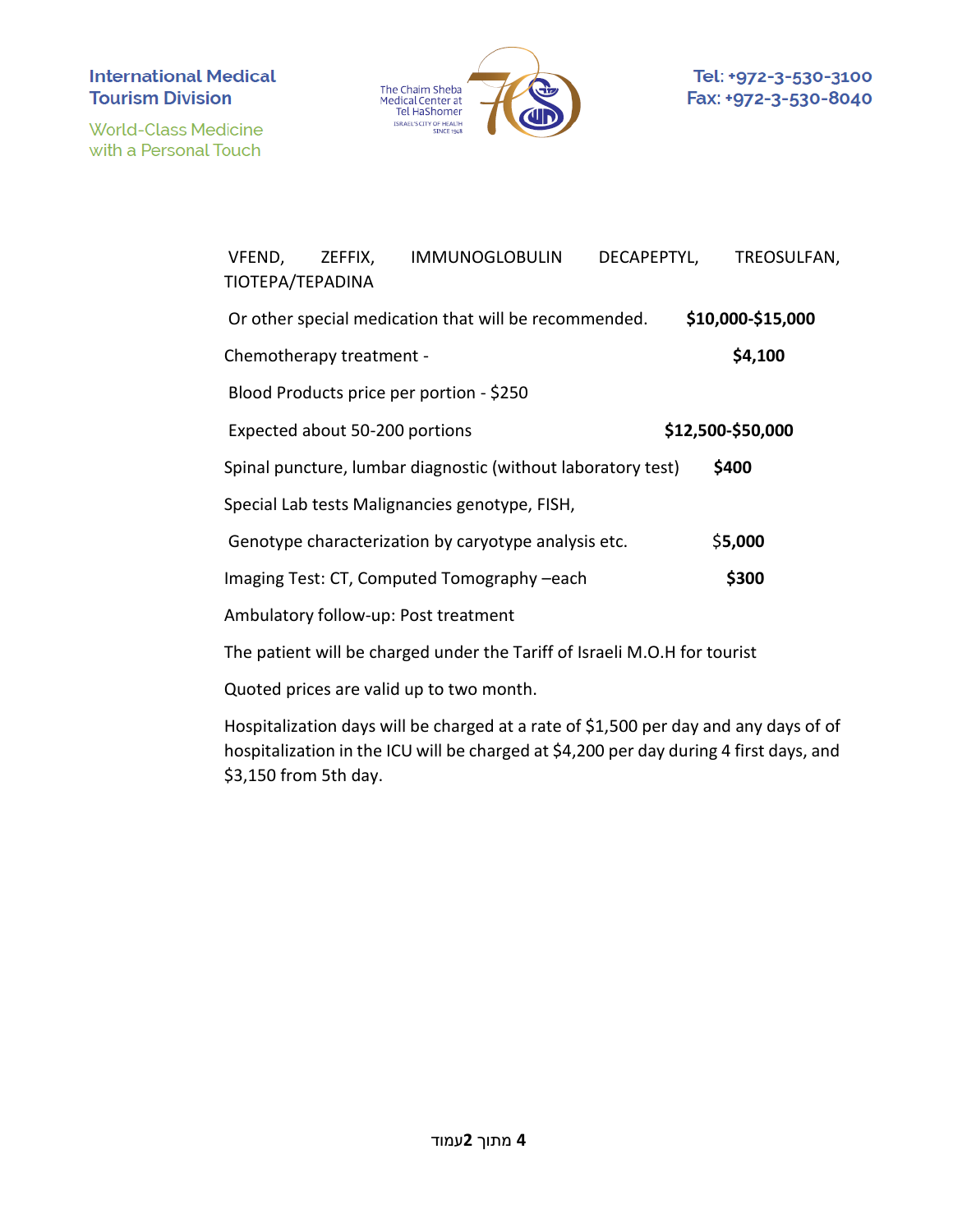**World-Class Medicine** with a Personal Touch



**Patient Companion:** A relative should accompany patient.

**A deposit of \$100,000 is required before arriving at SMC.** Payment can be made by means of a bank transfer to our account, the information of which is provided below.

**Account Details:** Medical Research and Development Fund Sheba Medical Center:

Account No. 508637/88 Bank Leumi Le Israel, Branch 800

19 Herzl Street, Tel Aviv, Israel

Swift #LUMIILITXXX

IBAN CODE#IL290108000000050863788

Please feel free to contact us if you need further information.

We look forward to offering our assistance.

International Medical Tourism Division

Sheba Medical Center, Israel

Phone: +9723-5303100